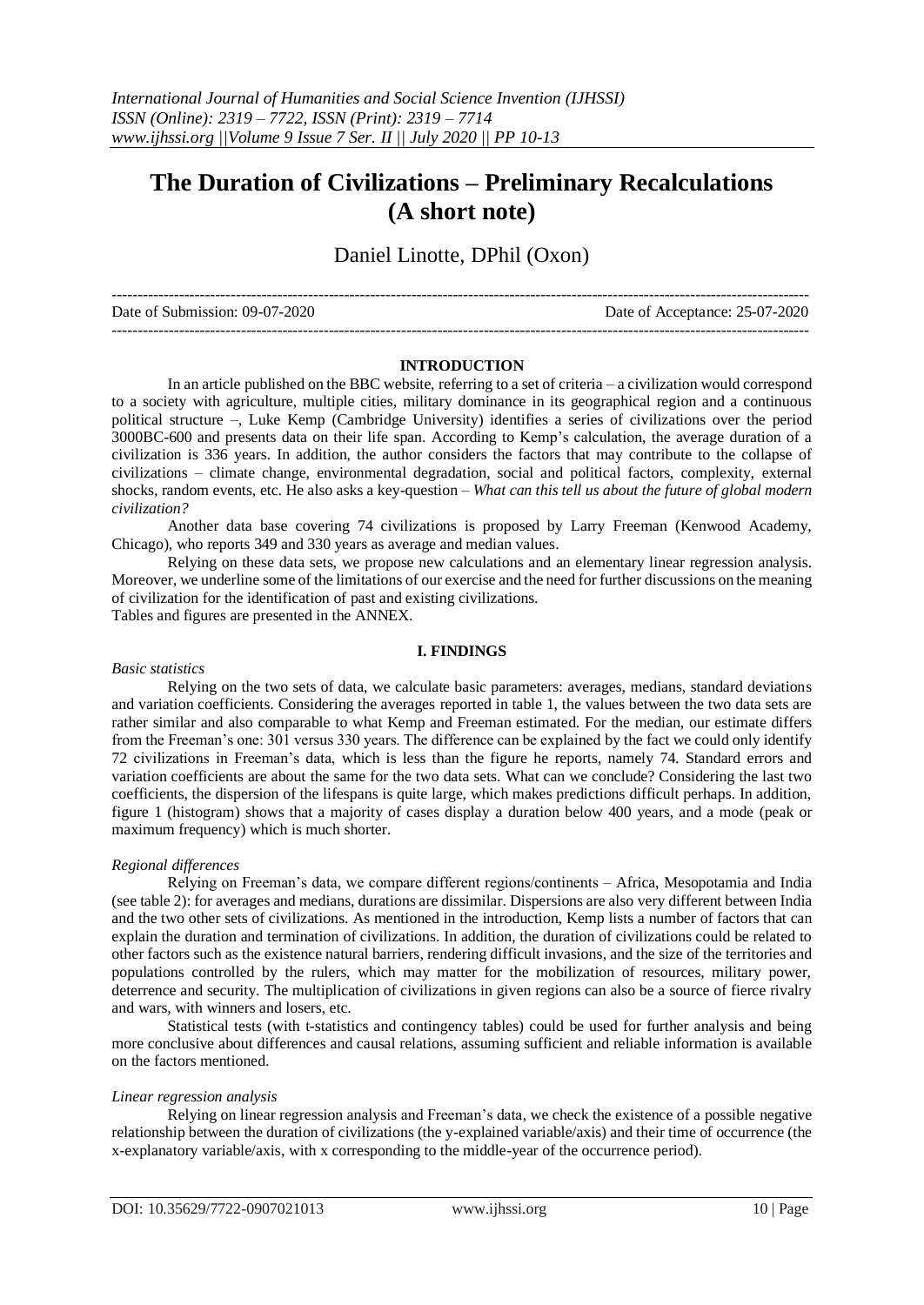Intuitively, the idea is that older civilizations could last longer because of their relative isolation, partly as a result of a combination of factors, including geography and the technological level of transportation systems, on land and by sea. Various innovations will contribute to the development of these systems and facilitate migrations between territorial entities, including hostile invasions leading to the termination of civilizations and the emergence of new ones – the existence of such a relationship would correspond to a negative slope when estimating the parameters a and b of the linear regression line  $y = a x + b$ .

We report the estimates in figure 2 and the box below. After the exclusion of what is seen as two outliers, with durations equal or above 1000 years, the estimated slope is negative (figure 2), which suggests that the duration of civilizations may tend to decline over time. However, the low correlation coefficient indicates a rather weak x-y relationship.

#### **II. LIMITATIONS**

#### *The meaning of civilization*

Different sources can certainly be used and combined to define civilizations and measure their durations. They may include dictionaries, encyclopedias, the work of influential scholars, especially in the field of global history (see for instance Arnold Toynbee – who is mentioned by Kemp, Fernand Braudel – with the so-called *Annales School*, Samuel Huntington, John Hobson, Francis Fukuyama, Yuval Harari, and even Ibn Khaldun, who wrote about the collapse of civilizations six centuries ago). As mentioned in the introduction, Kemp proposes a definition combining at least four dimensions. For future work, it is perhaps worth attempting to reconsider and refine the concept of civilization, questioning also, among other things, the importance of political unity and insisting more on traditions, ways of living and culture.

## *Actual/potential debates*

In addition to questions raised by the definition of civilizations, periodization is another key issue.

Considering ancient Egypt, it is commonly accepted to mention three kingdoms, namely the old, the middle and the new ones, with two intermediate periods in between. Such a partitioning is questionable when identifying civilizations with kingdoms only. For instance, during the First Intermediate Period that follows the Old Kingdom, the middle and low ranks nobility, officials, and even ordinary people, would copy the afterlife artefacts of the former pharaohs and upper elites of the Old Kingdom – this would correspond to a reduction of inequalities with the spread of a certain way of life and … death, which means that the collapse of the Old Kingdom led to the propagation of specific traditions beyond limited circles and the reproduction of works of art (furniture, dishes, paintings, sculptures, jewelry) by the lower levels of the Egyptian society. In other words, the traits of the first Egyptian civilization are reaching more people.

Another option to identify civilizations can also be suggested. The Old Kingdom could itself be divided into subperiods, separating pre-pyramid times from the pyramid ones. Such a partitioning would make sense – the building of the pyramids may have required innovative organizational/managerial/planning approaches, with – in addition – the adoption of new construction techniques and scientific (mathematics) developments/discoveries for various calculations related to volumes and time, and the mobilization of resources and labor force. The construction of a pyramid could also a represent a major activity affecting many aspects of life in Egypt, creating new habits and shaping beliefs.

Similar issues can be raised for the very first Greek civilizations. Thus, a line is often drawn between the Minoan and Mycenean civilizations. Some scholars do not seem to agree with such a division and prefer to combine the two periods into a single one, referring to a unique label – Palatial Greece.

# *The interaction between civilizations*

Relations between civilizations also matter to explain developments and termination events, processes and influences, for instance, between Mycenae and Egypt, Jews and Persians, and even between Greece and India – with Alexander the Great. In the latter case, there are examples of Greco-Buddhist art. Moreover, Greek philosophers could have been influenced by thoughts and ideas developed in Persia and India.

# *B.C. versus A.D. times*

The data we used are mainly for antique times. For A.D. times, periodization may even become more complex. Sub-Saharan Africa has to be included in full with the Mali and Ghana Empires, the Kingdom of Kongo, and several other important political entities. The interface between the Arab-Islamic and Christian worlds must also be carefully studied, with the influences of an early Renaissance in *Al-Andalus* on other less flourishing places in Europe.

The impact of globalization is another challenge for the periodization of recent history, with growing trade, technological, financial, information and migration flows between most parts of the world.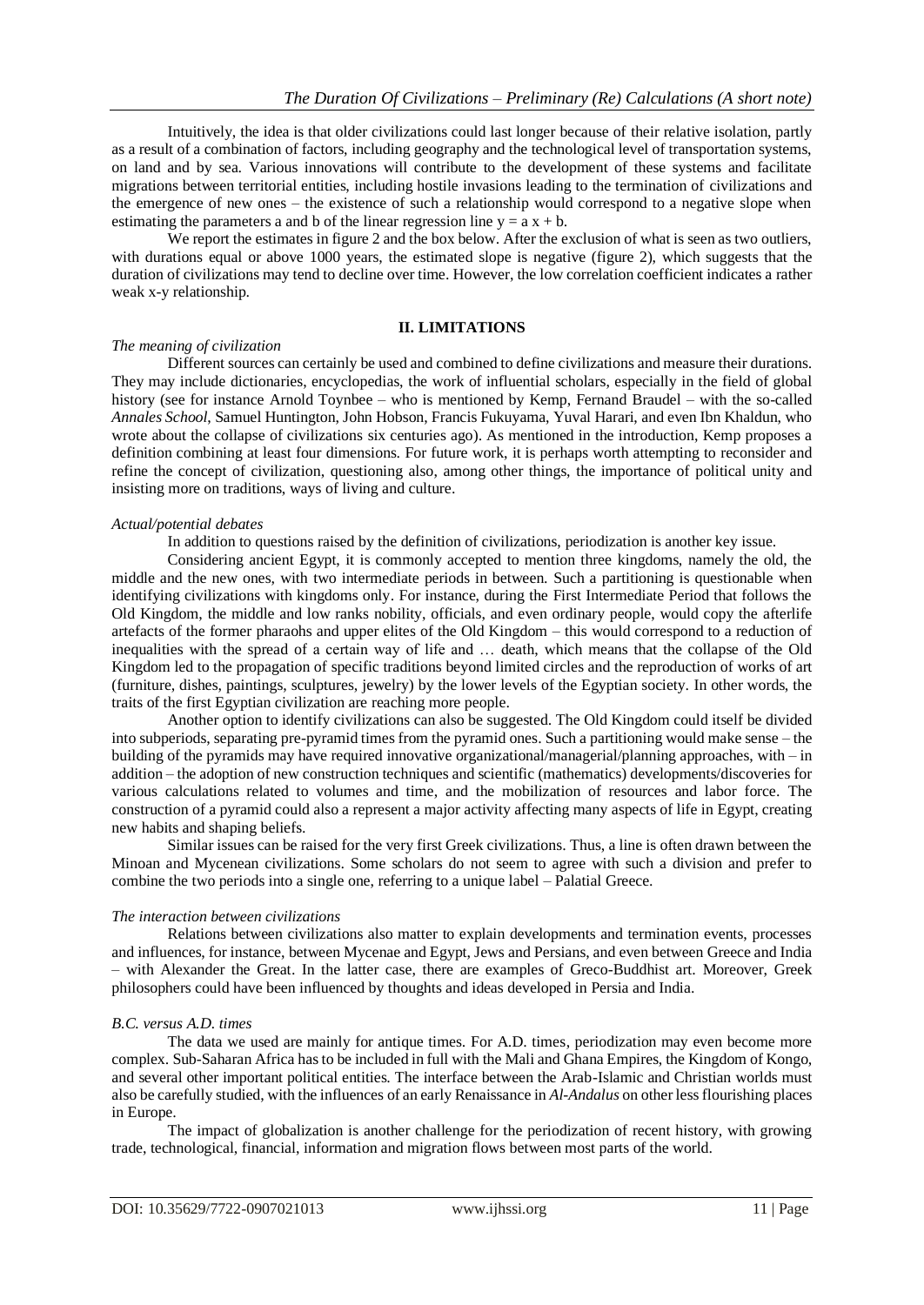## **FINAL REMARKS**

Our work is based on the periodization of ancient history proposed by Kemp and Freeman. The estimates indicate that most civilizations last for just a few centuries, however the lifespan range is quite broad and does not seem to be useful for forecast analysis. Complex models must be developed, including many variables and influences. However, periodization can hardly escape from the combination of both objective elements and judgmental ones, allowing for sensitivity analyses and different sets of hypotheses.

#### **REFERENCES**

- [1]. Larry Freeman, How Long Did the Empires of Ancient Civilizations Last? Updated on March 25, 202[0.https://owlcation.com/humanities/How-long-do-empires-last\(](https://owlcation.com/humanities/How-long-do-empires-last)Accessed 26 June 2020).
- [2]. Luke Kemp, The lifespans of ancient civilizations, BBC website, 20th February 2019[. https://www.bbc.com/future/article/20190218](https://www.bbc.com/future/article/20190218-the-lifespans-of-ancient-civilisations-compared) [the-lifespans-of-ancient-civilisations-compared\(](https://www.bbc.com/future/article/20190218-the-lifespans-of-ancient-civilisations-compared)Accessed 26 June 2020).<br>
Luke Kemp, Are we on the road to civilization
- [3]. Luke Kemp, Are we on the road to civilization collapse? BBC website, 19th February 201[9.https://www.bbc.com/future/article/20190218-are-we-on-the-road-to-civilisation-collapse](https://www.bbc.com/future/article/20190218-are-we-on-the-road-to-civilisation-collapse)

The author has PhD's from Oxford and Fribourg Universities. In 1986, he was the laureate of the Joseph Vigener prize, awarded by the Faculty of Law, Economics and Social Sciences of Fribourg University, for his work on East-West relations. He held professorship positions and taught international political economy, transition economics and European institutions and policies, in the US (Boston University), Russia (Higher School of Economics) and the EU (Catholic University Leuven, European Institute of Public Administration, European Business School/Brussels). In 2008, he became senior member of St. Antony's College, Oxford.

## ANNEX – TABLES AND FIGURES

| Table1 – The duration of civilizations: basic statistics (years) |             |                |  |  |  |  |
|------------------------------------------------------------------|-------------|----------------|--|--|--|--|
| Parameter/value                                                  | Kemp's data | Freeman's data |  |  |  |  |
| Population size                                                  | 87          | 72             |  |  |  |  |
| Minimum                                                          | 14          | 14             |  |  |  |  |
| Maximum                                                          | 1150        | 1100           |  |  |  |  |
| Range                                                            | 1136        | 1086           |  |  |  |  |
| Average                                                          | (336) 336   | (349) 351      |  |  |  |  |
| Median                                                           | 250         | (330) 301      |  |  |  |  |
| Standard deviation                                               | 255         | 233            |  |  |  |  |
| Variation coefficient, %                                         | 76          | 67             |  |  |  |  |
| Sources: Kemp, Freeman – see references.                         |             |                |  |  |  |  |

Note: Between brackets, the values computed by the reference authors.

| Table 2 – The duration of civilizations: basic statistics / regional perspective (vears) |          |         |        |           |                 |    |  |
|------------------------------------------------------------------------------------------|----------|---------|--------|-----------|-----------------|----|--|
| Regions                                                                                  | $#$ civ. | Average | Median | Standard  | Variation       |    |  |
|                                                                                          |          |         |        | Deviation | coefficients, % |    |  |
| Africa                                                                                   |          | 453     | 400    | 238       |                 | 52 |  |
| Mesopotamia                                                                              | 12       | 185     | 203    | 101       |                 | 54 |  |
| India                                                                                    | 22       | 310     | 137    | 304       |                 | 98 |  |
| Source: Freeman – see references.                                                        |          |         |        |           |                 |    |  |

# **Figure 1 – Histogram**



Source: Kemp – see references.

Y-axis: Number of cases; a line corresponds to 10 units. X-axis: Duration, in years.